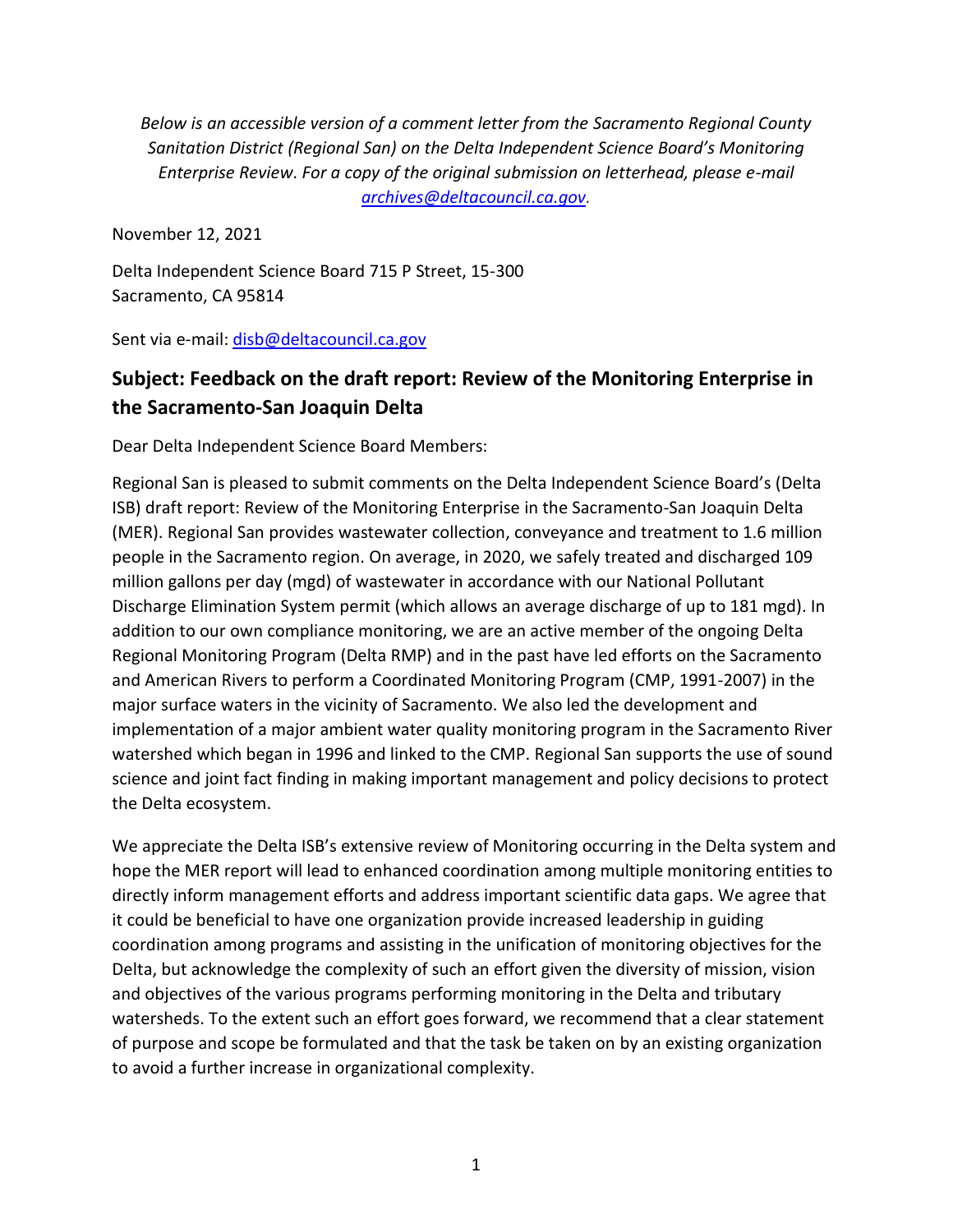The level of flexibility that can be achieved through the coordination of existing compliance monitoring systems is one of the larger remaining questions identified within this review. We recommend that the Delta ISB consider using the Delta Regional Monitoring Program (Delta RMP) as a case example of how compliance monitoring can be restructured to fund collaborative monitoring studies. Monitoring efforts undertaken by the Delta RMP are collaboratively developed to address identified management needs and important data gaps that can then inform regulatory decision-making. Much of the funding for the Delta RMP has been made possible by the Central Valley Regional Water Quality Control Board's decision to allow regulated entities the ability to reduce discharge-specific compliance monitoring and instead, redirect funds toward a pooled approach focused on ambient studies to monitor high priority water quality topics across broader regions of the Delta. Prioritization has been linked to scientific and management needs identified by both the regulatory and regulated representatives participating in the Program. Since its inception, the Delta RMP has been led by diverse and engaged stakeholders and holds open meetings allowing for transparency and public participation.

An additional area of comment has to do with the extensive use of survey responses in the MER document. The difference between stakeholder opinions regarding potential beneficial changes to the Delta Monitoring Enterprise and monitoring changes recommended by the Delta ISB itself through its scientific review is not apparent. We believe the findings of the Delta ISB, after consideration of all the diverse input received, should be stated clearly in the MER report. While surveys can provide valuable insight on the current challenges faced by agencies conducting monitoring in the Delta, it is important to specify if the selected quotations are included in the report because the Delta ISB agrees with the statements, or because the quotations provide interesting examples of how particular stakeholders with specific points-ofview happen to view a given subject. We believe it is important to provide information that portrays both sides of some of these complex issues, given the diversity of knowledge and experience that exists in the population of people surveyed.

As an example, on Page 35, there is a quote regarding the presence of unknown toxic compounds in Delta waters and how they are not identified by compliance monitoring of discharges. In response to this quote, as representatives of the regulated community involved in such compliance monitoring, we would offer that it is important to understand that treated effluent (discharge) monitoring is not designed to "tell us what's happening in the ecosystem", it is designed to ensure that toxic chemicals are not being released into the environment from regulated discharges. The National Pollutant Discharge Elimination System (NPDES) permit program was created in 1972 by the Clean Water Act and the US Environmental Protection Agency (US EPA) was charged with issuing NPDES permits. In the Delta region, the US EPA has delegated this authority to the State Water Resources Control Board (State Water Board) and the Central Valley Regional Water Quality Control Board. For discharges permitted under the NPDES program, a broad spectrum of chemicals are monitored to provide protection to a host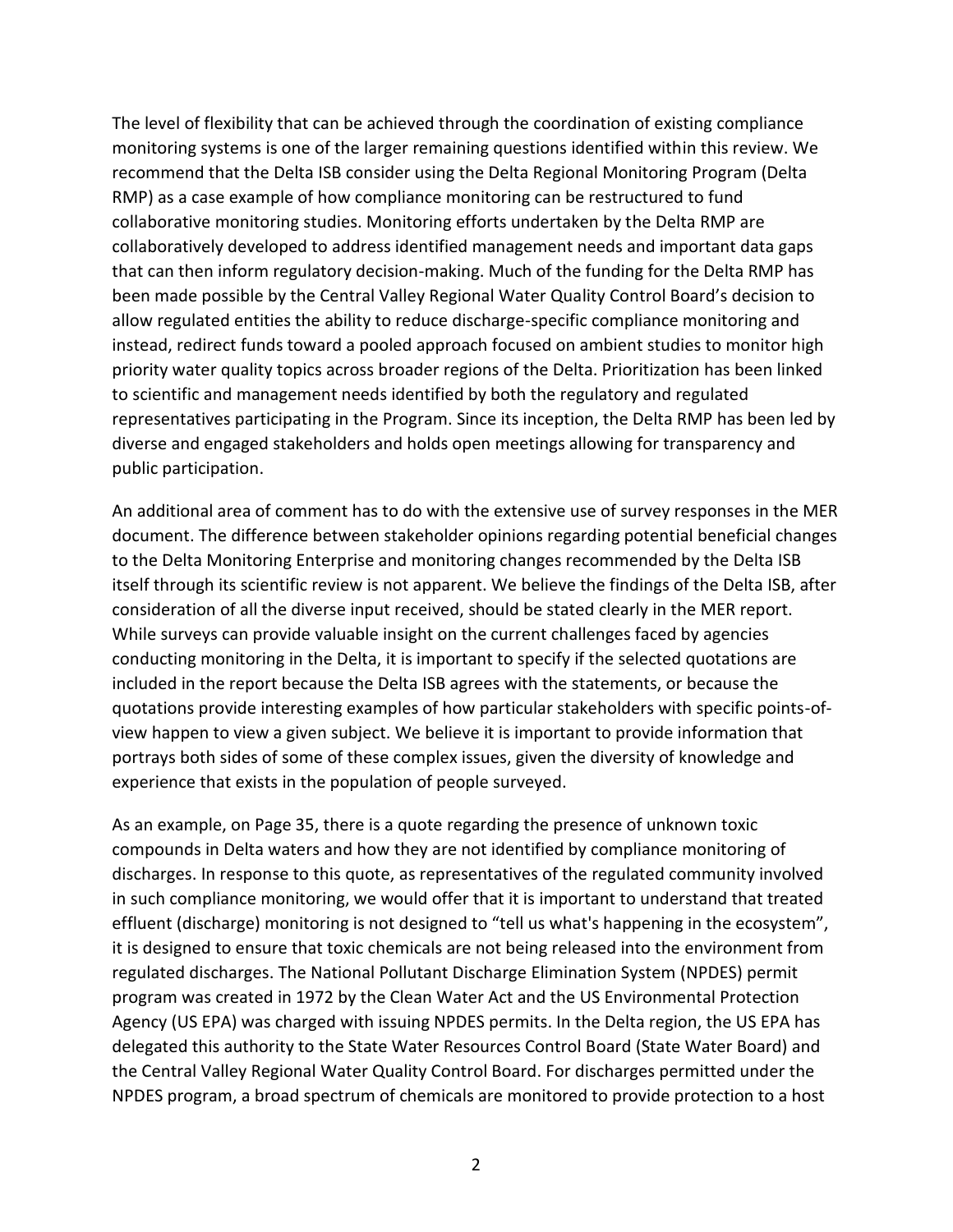of designated beneficial uses in the receiving waters, including aquatic life, water supply, recreation and many others. For those chemicals where a reasonable potential to cause or contribute to violations of water quality objectives in receiving waters exists, effluent limitations and associated effluent monitoring are included in NPDES permits to ensure protection of beneficial uses. Most NPDES permits also require Whole Effluent Toxicity (WET) testing, which directly monitors effluent for acute and sub-lethal toxic responses from all chemicals present in effluent across a broad set of test species (algae, invertebrate, and fish).

WET testing is utilized to augment chemical-specific monitoring to prevent toxicity due to the influence of unmeasured chemicals or the interactions between chemicals in the discharge. While the potential for unknown toxins in the Delta exists, the actions already being taken by permitted dischargers to the Delta to limit such toxicity should not be ignored.

To provide a more balanced perspective on this issue, we recommend that the quotation included in the MER report on page 35 be followed in the main report by a second quotation and associated text that was included in Appendix C, on page 132 of the MER report.

"Overall, participants indicated the need to improve and expand monitoring for contaminants. However, one participant indicated "Numerous other contaminants are monitored by agricultural, wastewater, and stormwater agencies, with management programs established to help reduce the impacts of chemicals exceeding established TMDL concentrations. Selenium, pesticides, nutrients, and heavy metals all receive a fair amount of monitoring in regulated water discharges." This indicates that there could be missing monitoring activities in the inventory related to the monitoring of regulated discharges. In addition, another participant who disagreed felt there was quite a bit of pesticide and herbicide monitoring, but less so for contaminants of emerging concern.

We (and most participants in the Delta RMP) agree that unidentified contaminants are likely to be present in the Delta and their occurrence and potential effects require additional research. The Delta Regional Monitoring Program is performing monitoring studies to include a priority list of contaminants of emerging concern (CECs), consistent with the recommendations made in the Delta ISB's water quality review.

As a final comment, on page 25, please provide a definition for "effluent recapture" in the list of wastewater management actions. We are unfamiliar with this terminology. Does this term refer to resource recovery from wastewater effluent, such as energy, nutrients, or and beneficial products? Or, does it refer to use of effluent for potable reuse, as is being practiced in Orange County, San Diego, Los Angeles and Monterey?

We look forward to working with the Delta ISB in helping to strengthen the Delta Monitoring Enterprise and further focus monitoring programs on the scientific information needed to make informed management and policy decisions. Regional San appreciates the opportunity to